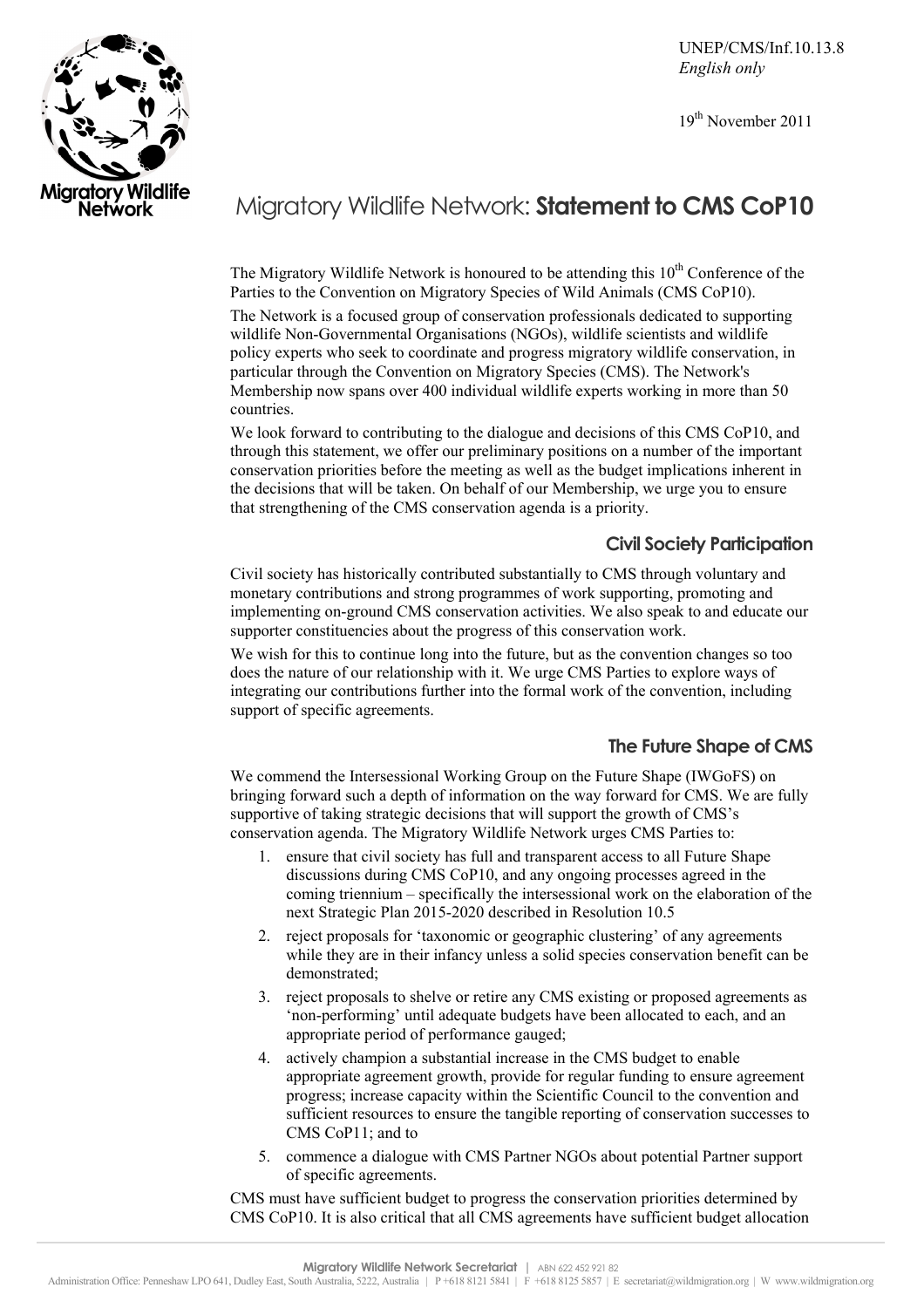

to enable them to progress with their conservation work. We strongly urge CMS Parties agree to a significant increase in CMS budget to enable appropriate agreement growth, provide for regular funding to ensure agreement progress, sufficient resources to ensure the triennium progress on conservation work and to enable tangible reporting of conservation activities to CMS CoP11 and beyond.

None of the work of the convention can be progressed without a strong programme of scientific support. The CMS Scientific Council underpins the work of the entire organisation and we feel that we should at this time be building its competency. We also believe that the small grants programme has been a lifeblood for the organisation, providing vital support and encouragement across the whole range of CMS activities. These projects have underpinned and contributed significantly to the development of most of the agreements and action plans that are now part of the CMS suite of tools.

### **CMS Strategic Plan**

We commend the Secretariat for achieving solid progress in the three year period of the Strategic Plan 2006-2011. We note that there was a heavy reliance on voluntary contributions, which we believe is not a sustainable way forward for the next Strategic Plan. We urge Parties to recognise that certain areas such as agreement meetings were not achieved simply because no funding was available, and not because there was limited conservation merit of these activities.

We welcome the draft Strategic Plan for 2012-2014 and look forward to engaging with the proposed activities in the coming triennium. The Migratory Wildlife Network wishes to register our interest to be included in the intersessional work on the elaboration of the next Strategic Plan 2015-2020 described in Resolution 10.5.

#### **The conservation agenda of the convention**

**The Migratory Wildlife Network wishes to commend Norway's leadership in bringing forward a draft "Message to Durban" from CMS CoP10.** As one of the Arctic ring Countries it is particularly pertinent that we are in Norway at this time considering the impact of climate change on migratory species, and especially those of the Arctic.

Res 10.19 on **climate change** is a solid forward step, calling for adaptive management; a standardized methodology for evaluating the susceptibility of species to climate change; and the identification of CMS Appendix listed species vulnerable to climate change. We welcome the appropriate cross over to Res 10.3 on ecological networks seeking to ensure that individual sites are sufficiently large and heterogeneous in terms of species composition, habitat and topography and to strengthen the physical and ecological connectivity between sites, as well as seasonal protection measures to protection critical aspects of species lifecycles. The Migratory Wildlife Network urges CMS Parties to accept and agree to fund the recommendations from the Scientific Council aimed at strengthening this important resolution, and providing the critical scientific capacity that the convention will need to take this programme of work forward.

In addition to the **narwhal** identified by the CMS Scientific Council, we urge CMS Parties to commit to progressing at CMS CoP11 a proposal to list **polar bear** on the CMS Appendices in recognition of their extreme vulnerability to habitat loss as a result of climate change. Through this listing, CMS could complement the important work already being carried out by Range States, in particular through the Polar Bear Agreement and the Arctic Council Circumpolar Biodiversity Monitoring Programme, by facilitating an international discussion about the shared-responsibility of CMS Parties beyond the Arctic to mitigate the impact of climate change on these important Arctic species.

Conf 10.39 and Res 10.3on **critical sites and ecological networks** is also welcomed, although there is a notable absence of oceanic habitats and in particular high seas. The Migratory Wildlife Network urges CMS Parties to accept the recommendations from the Scientific Council that strengthen this Resolution.

During CMS CoP9 Parties effectively froze the development of **new agreements** until the Future Shape process had been concluded, while allowing the Secretariat to maintain the momentum of agreements already being developed. In this context, the work of the Secretariat in fundraising for and progressing work on the **High Andean flamingos**, the **Southern huemul**, **migratory sharks**, **Sahelo-Saharan antelopes** and **Eurasian aridland mammals** is to be commended, however, the effectiveness of the new agreements, as well as some of the other under-resourced agreements should not be assessed, as there was not a sufficient growth to allow these process to fully form. Significant priorities have still not been progressed, and the Migratory Wildlife Network urges CMS Parties to commit to: